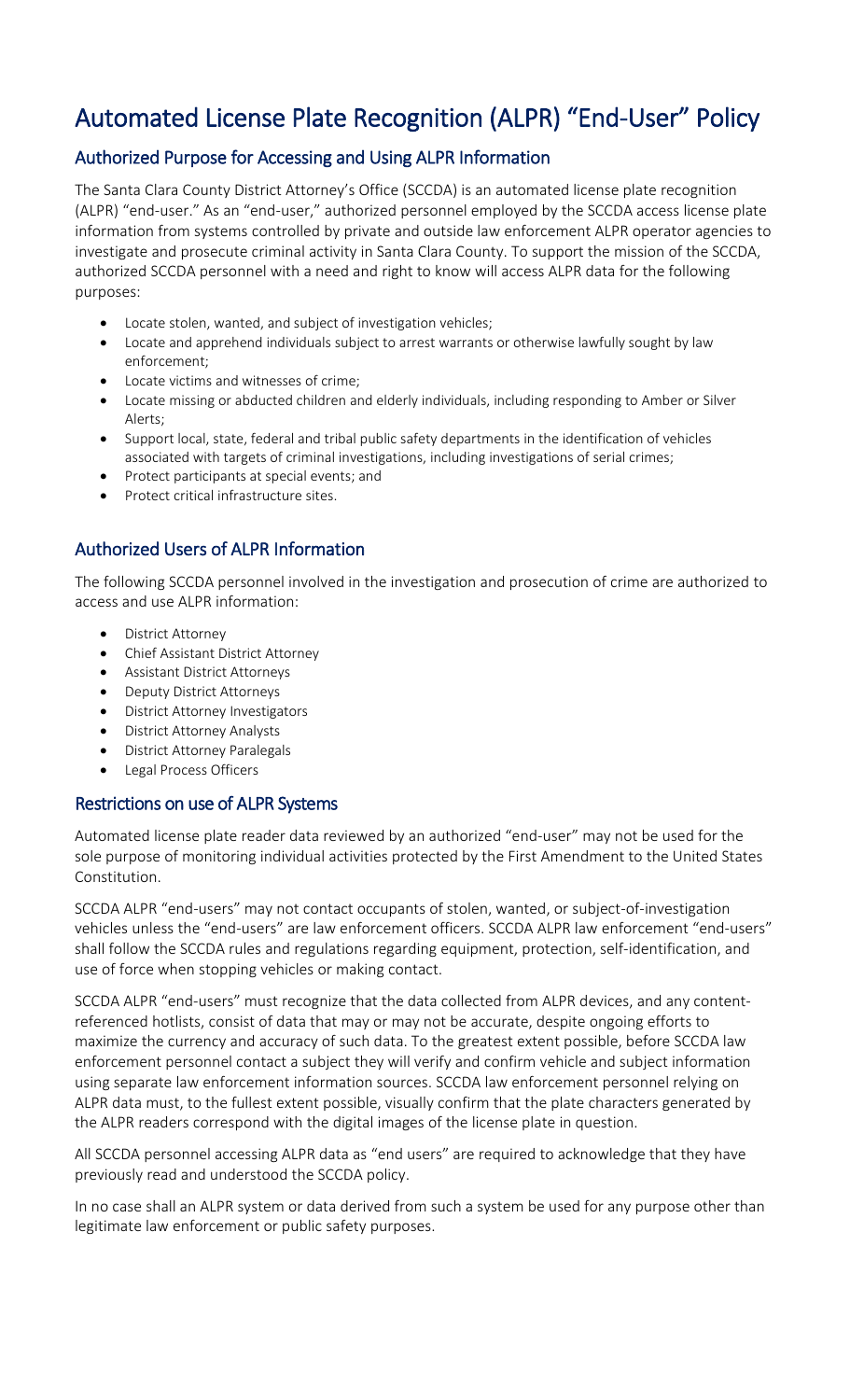#### Santa Clara County District Attorney's Office Automated License Plate Recognition "End-User" Policy

# **Training**

SCCDA provides staff training on the secure handling of confidential and personal information, including ALPR data. The training addresses appropriate handling and transmission procedures, as well as consequences of a security breach.

Only SCCDA staff trained in the use of the ALPR data systems, including its privacy and civil liberties protections, shall be allowed access to ALPR data. Training shall consist of:

- Legal authorities, developments, and issues involving the use of ALPR data and technology;
- Current SCCDA policy regarding appropriate use of ALPR systems;
- **Examble 1** Evolution of ALPR and related technologies, including new capabilities and associated risks;
- Technical, physical, administrative, and procedural measures to protect the security of ALPR data against unauthorized access or use;
- **Recognition of information technology security incidents, procedures for information technology security** incident response, and information security reporting requirements; and
- **Practical exercises in the use of ALPR systems.**

Training shall be updated as technological, legal, and other changes that affect the use of ALPR systems occur.

## ALPR Information Security

Physical and information systems access is limited to SCCDA staff in good standing, who have successfully completed CJIS-compliant background investigations and possess an active physical and/or information systems security clearance.

The County of Santa Clara and SCCDA utilize physical access controls, application permission controls, and other technological, administrative, procedural, operational, and personnel security measures to protect ALPR information from unauthorized access, destruction, use, modification or disclosure.

#### Audit

Access to, and use of, ALPR data is logged for audit purposes. Audit reports will be structured in a format that is understandable and useful and will contain, at a minimum:

- The name of the authorized user;
- The name of the agency employing the user;
- The date and time of access;
- The activities executed, including any license plates searched for;
- The supplied authorized law enforcement or public safety justification for access; and
- A case number associated with the investigation effort generating the ALPR data query.

At least once during each calendar year, SCCDA will audit a sampling of the ALPR system utilization from the prior 12-month period to verify proper use in accordance with the above-authorized uses. Any discovered intentional misconduct will lead to further investigation, termination of system access, and notification of the user's immediate supervisor for appropriate recourse. In addition, the auditing data will be used to identify systemic issues, inadvertent misuse, and requirements policy changes, training enhancements, or additional oversight mechanisms. The ALPR audits shall be conducted by a SCCDA Project Manager other than the person assigned to manage the SCCDA ALPR function. Audit results shall then be reported to the District Attorney.

#### ALPR Information Sharing Restrictions

SCCDA only shares ALPR information with authorized law enforcement partners for public safety purposes. Additionally, pursuant to Penal Code section 1054 et seq. and *Brady v. Maryland*, the SCCDA provides ALPR information as criminal discovery to the appropriate defense or appellate attorney of record. SCCDA does not share ALPR information with commercial or other private entities or individuals.

#### Official Custodian

The Assistant District Attorney of the SCCDA Narcotics Unit is the custodian for implementing the SCCDA ALPR policy.